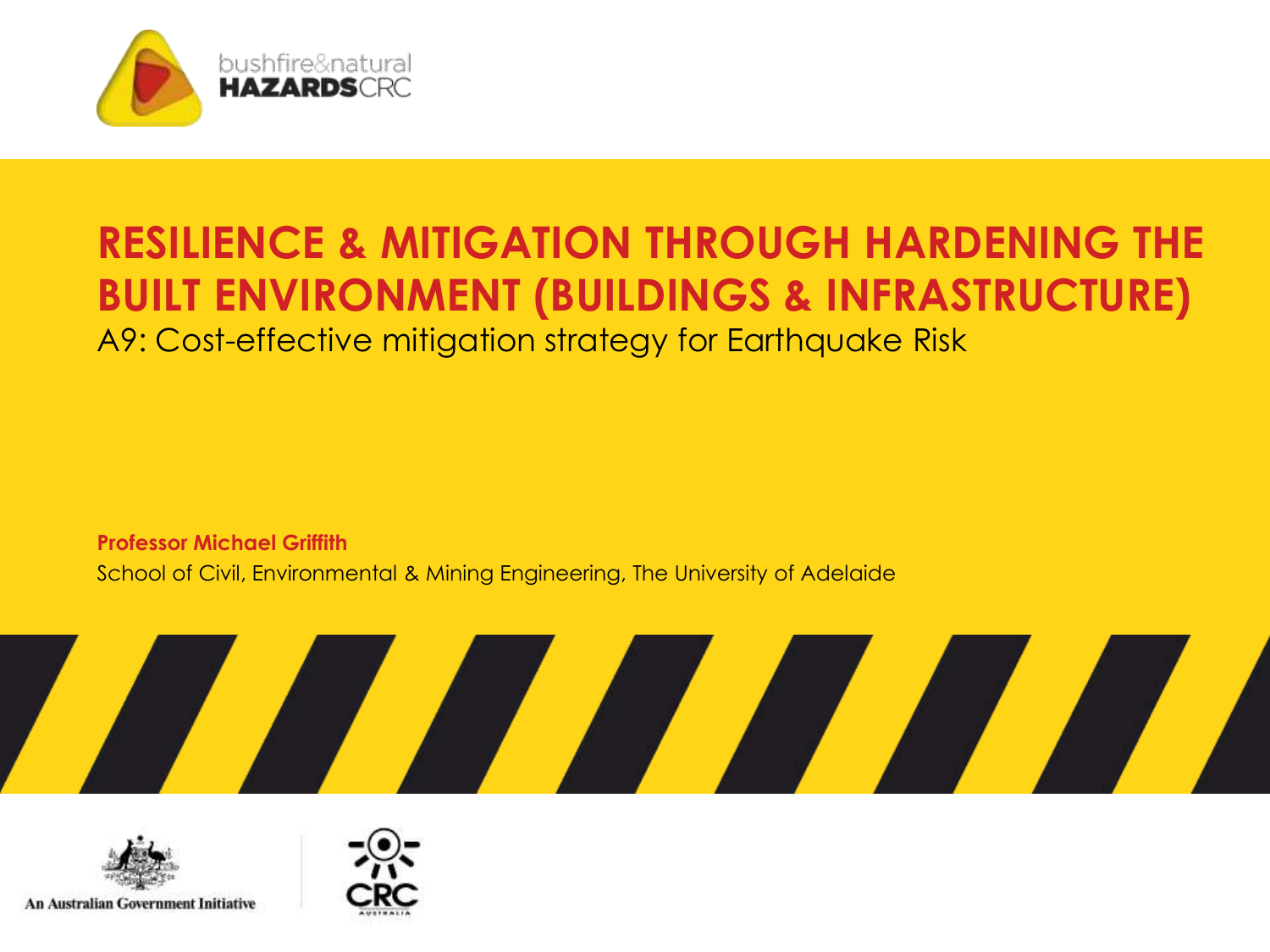### **A9: COST EFFECTIVE MITIGATION STRATEGY FOR BUILDING-RELATED EARTHQUAKE RISK**

## **Project Participants**

**Univ of Adelaide: MC Griffith, M Jaksa, AH Sheikh, C Wu, MMS Ali, T Ozbakkaloglu, A Ng & P Visintin Univ of Melbourne: NTK Lam, H Goldsworthy Swinburne University: JL Wilson, E Gad Geoscience Australia: M Edwards, H Ryu, M Wehner**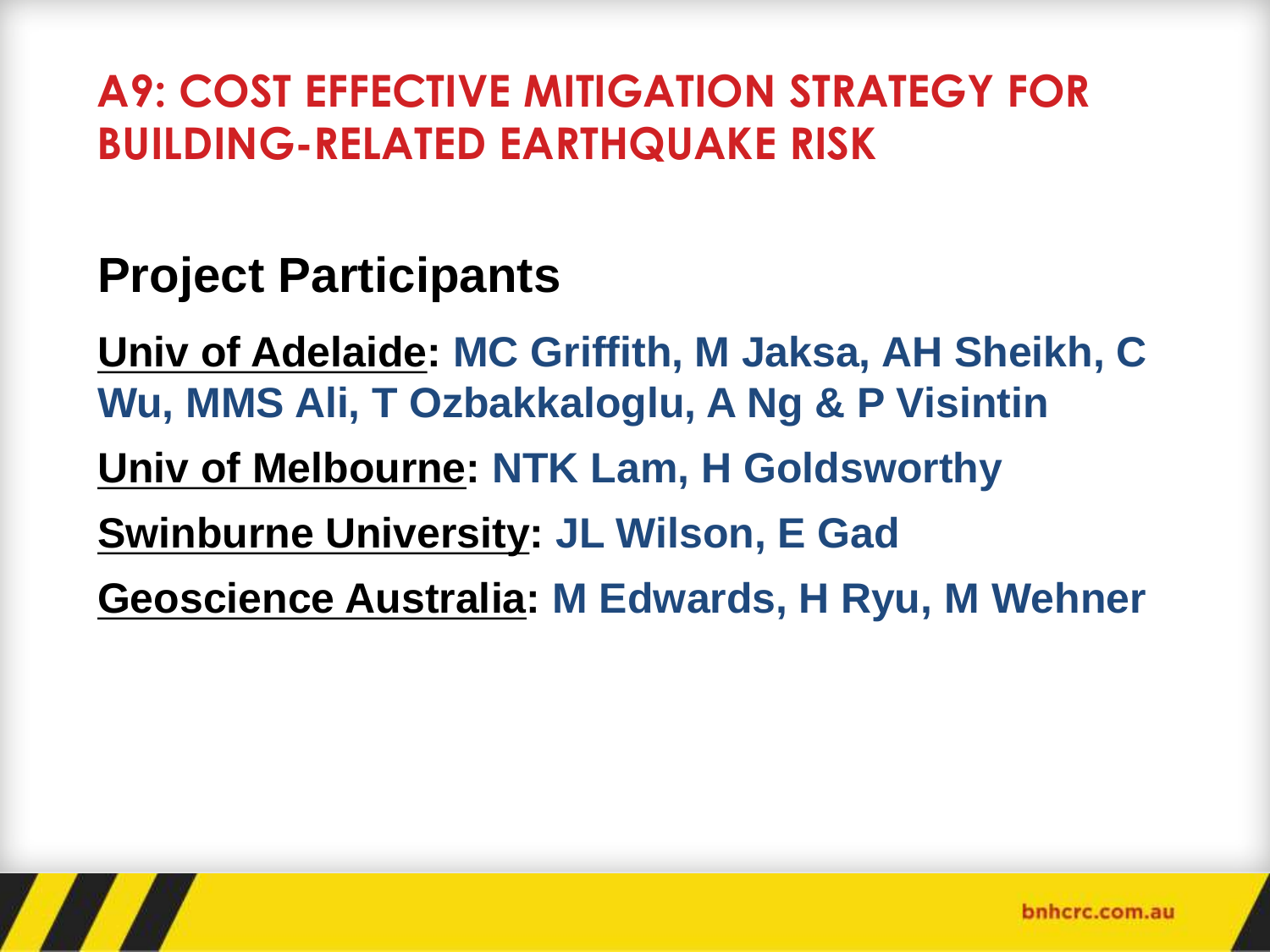### **AERIAL VIEW OF CHRISTCHURCH SECONDS AFTER THE 22 FEBRUARY 2011 EARTHQUAKE (only M6.3 but ~ 10km from CBD)**

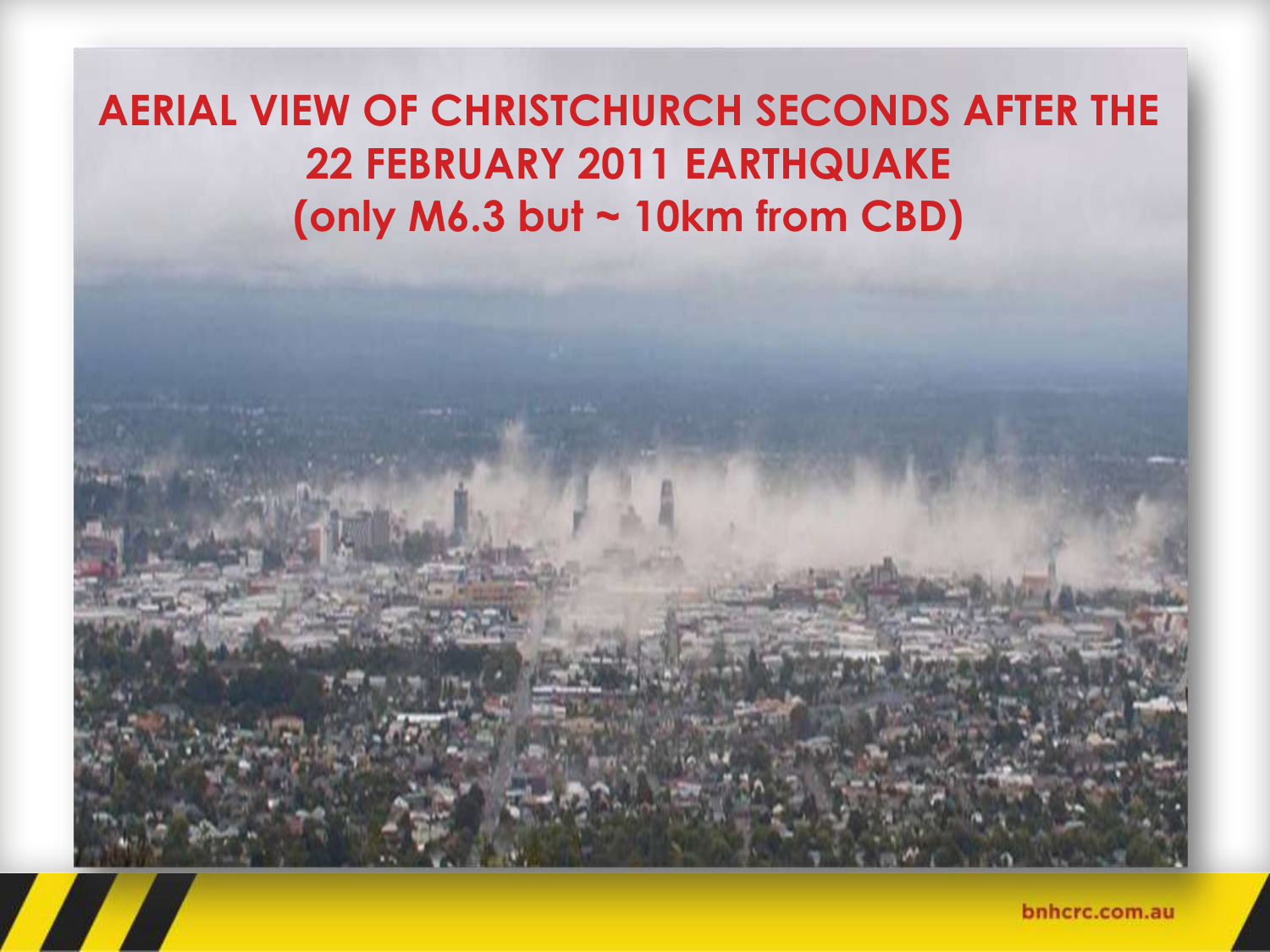# Summary

1) Design magnitude earthquakes (1 in 500 yr) will affect large area (~ 30km radius)

2) While the earthquake Hazard is low, the Risk (= probability x exposure) is high - a M6 earthquake in Sydney is ranked in the top 10 of financial risks for the world's reinsurance industry!

3) Damage will be widespread and take many years to repair – Christchurch damage ~ 20% GDP and at least 10 years to repair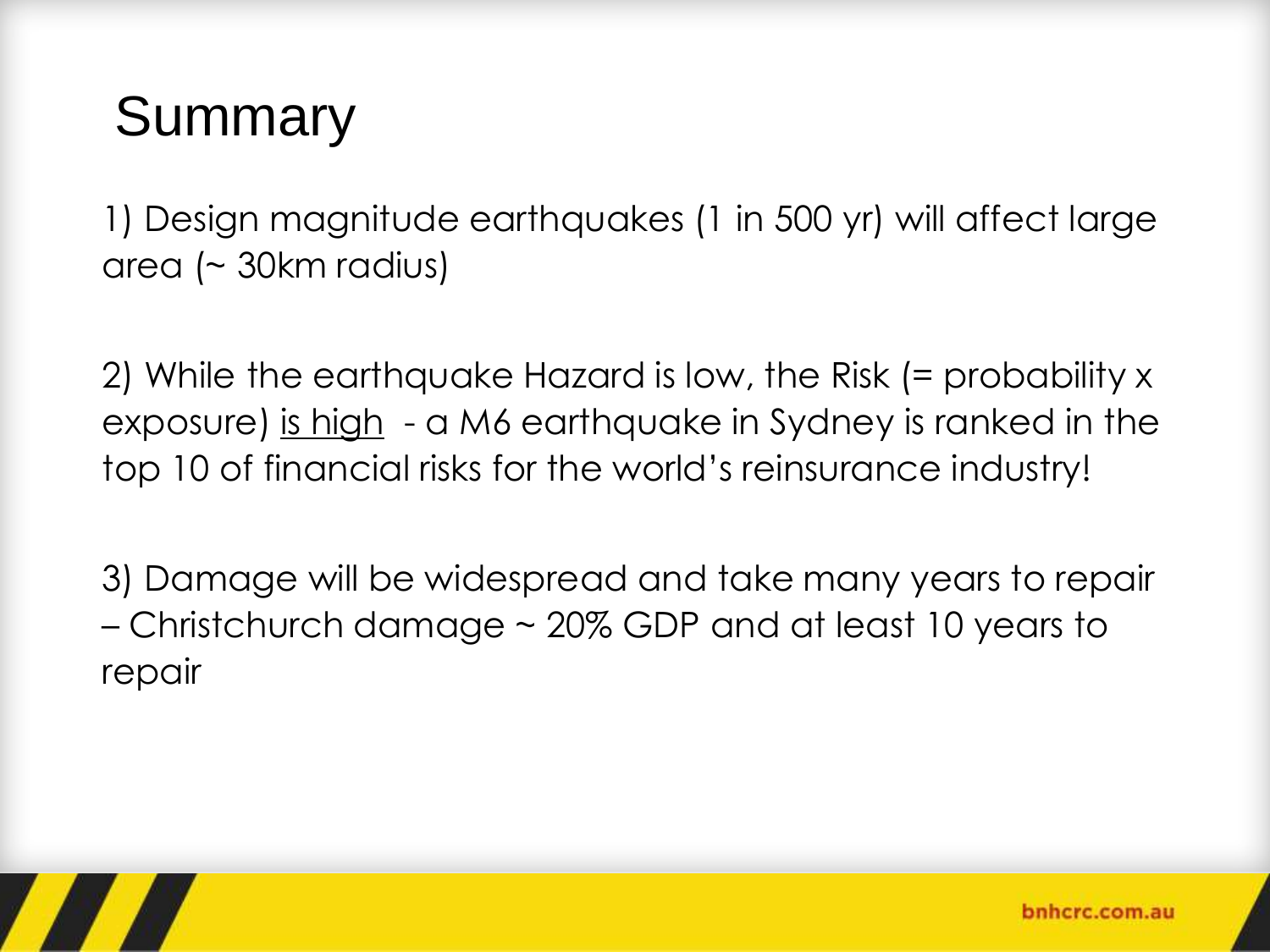# **CHRISTCHURCH - 2012** (> 80% BLDGS DEMOLISHED AS OF JULY 2014)



Ross Becker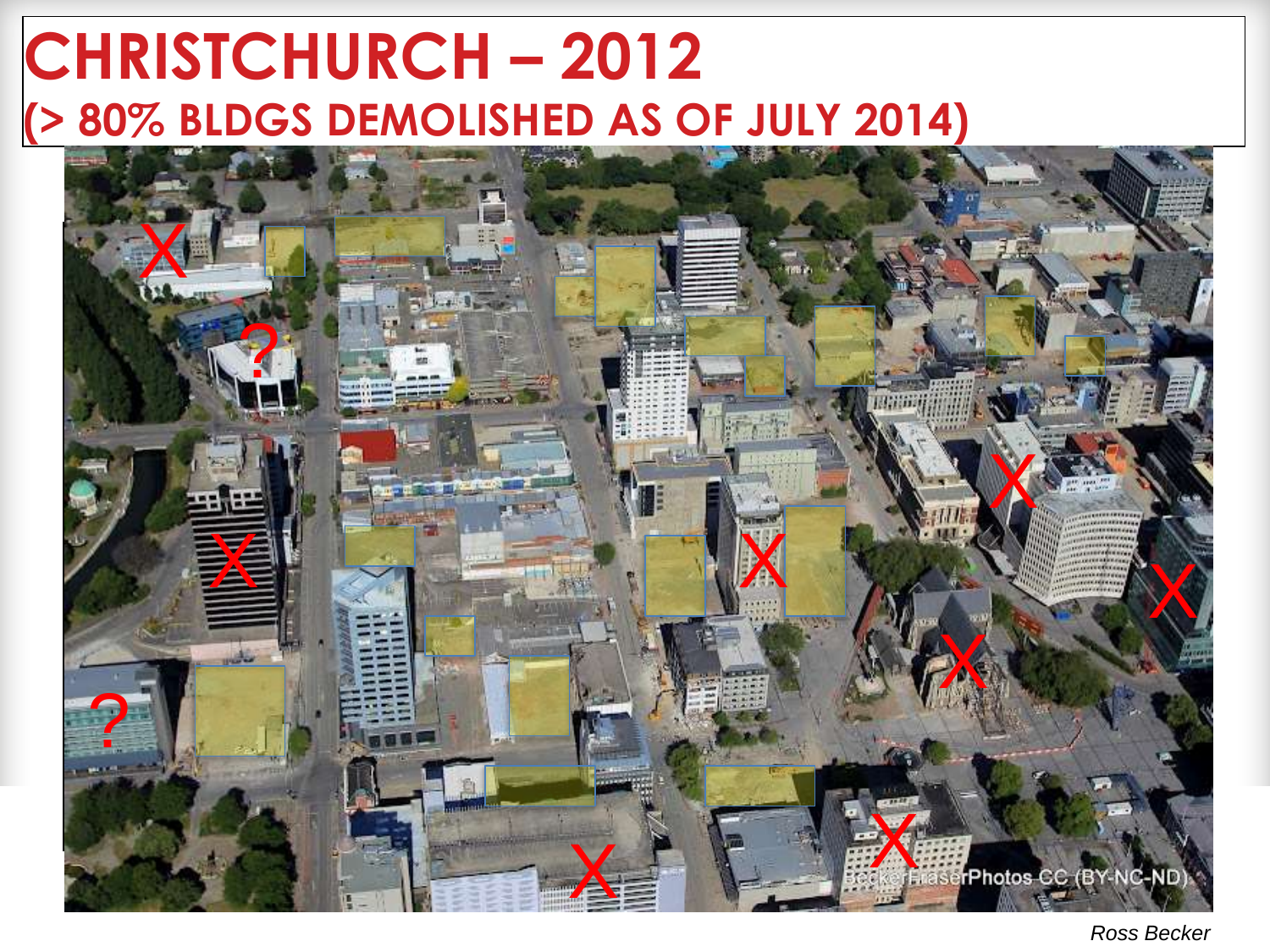#### **Aim:** to develop evidence base to inform decision making for earthquake risk mitigation

- **Establish seismic vulnerability classes for representative building types in Australia**
- **Survey existing retrofit techniques for known performance in recent earthquakes**
- **Develop new cost-effective Australia-specific retrofit techniques**
- **Develop decision-support and earthquake risk forecasting tools to support infrastructure managers**
- **Develop economic loss models for business interruption and casualty costs**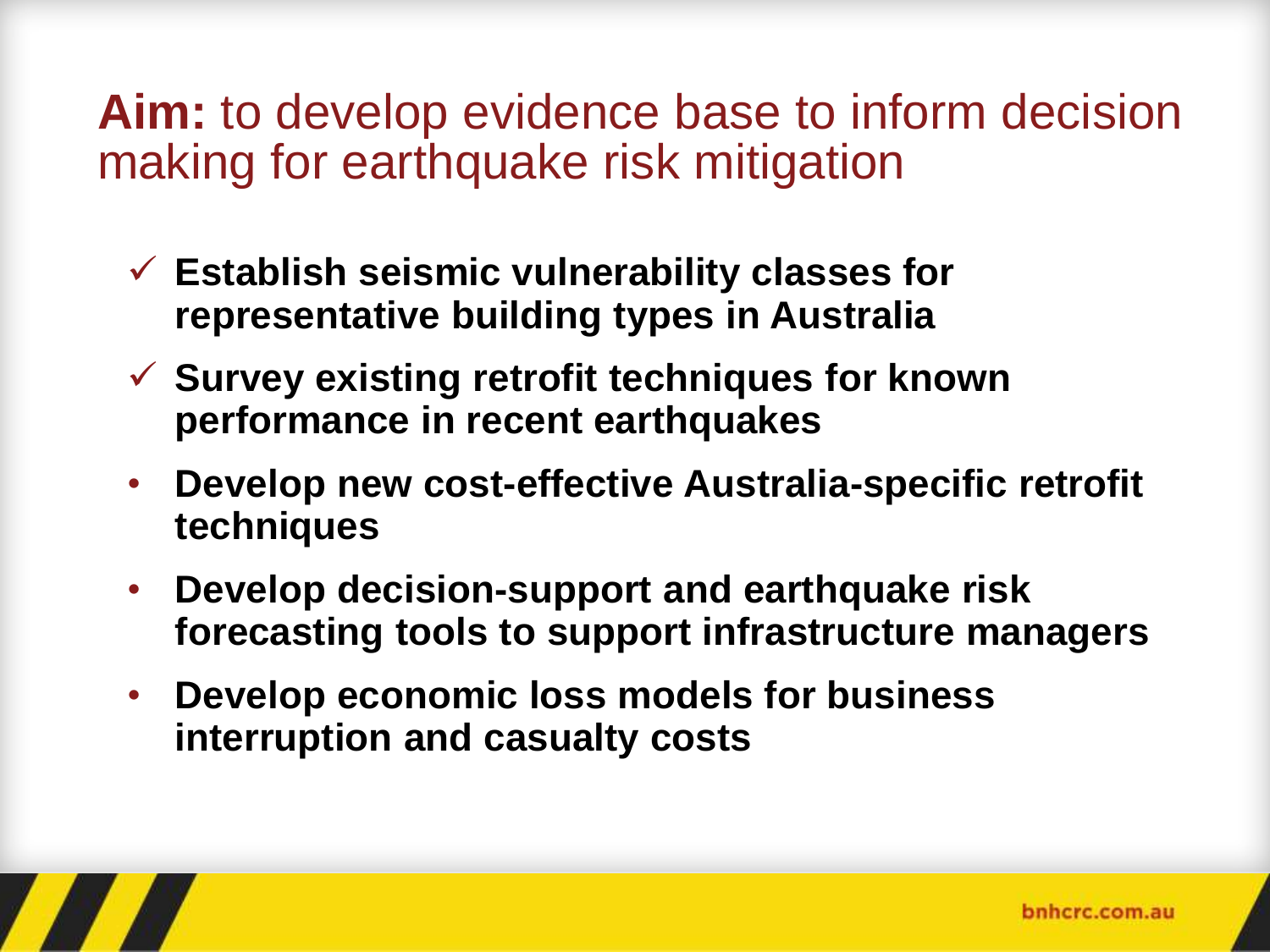#### **Expected Outputs:**

- **A cost-benefit analysis methodology for key retrofit options at both the building and regional levels**
- **Information and models to enable planning authorities to develop policies and legislation, backed up by substantiated economic benefits**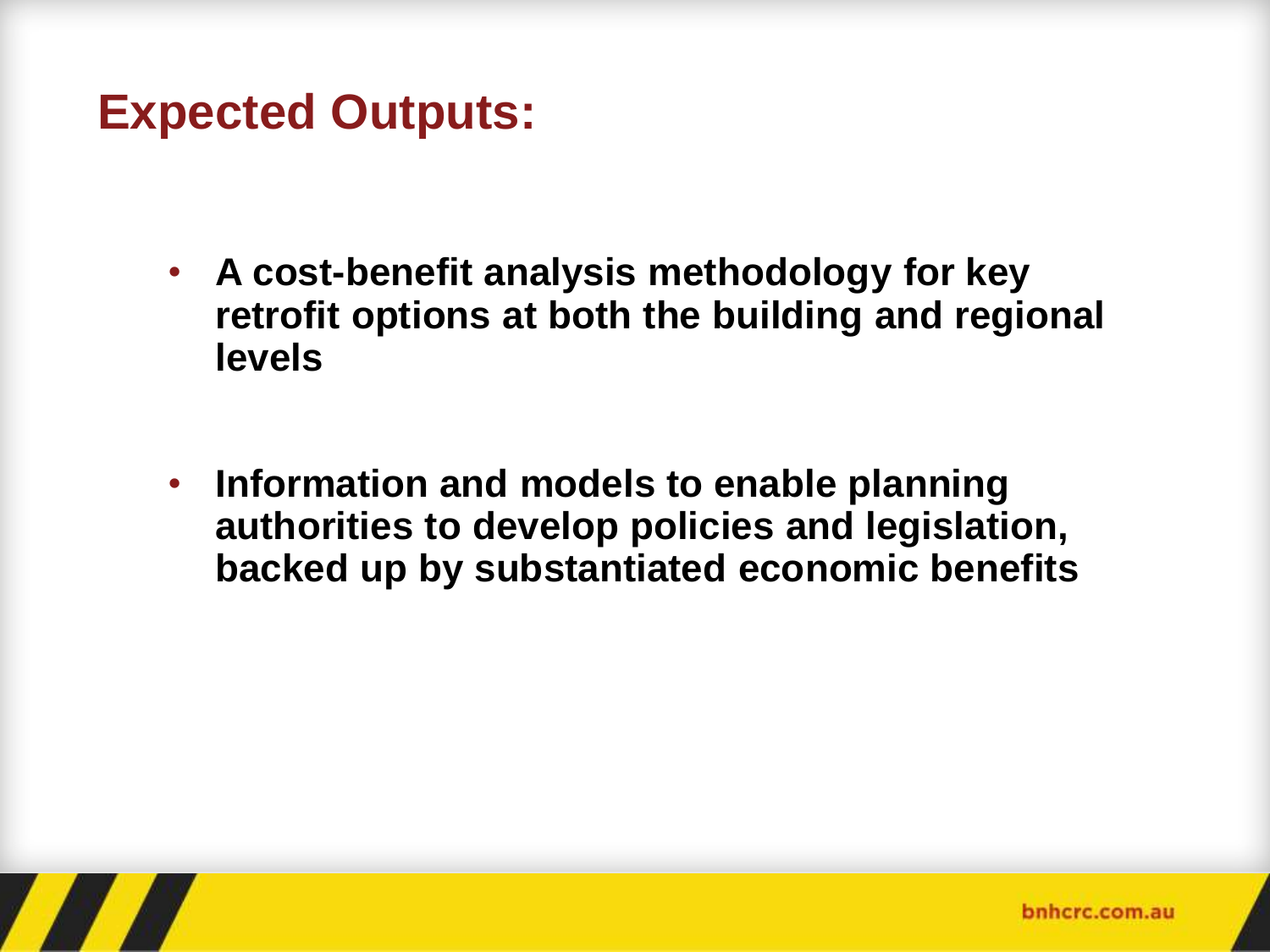## **Lessons from Christchurch**



Christchurch corner shops



Adelaide corner shops



Christchurch theatre



Adelaide arcade

bnhcrc.com.au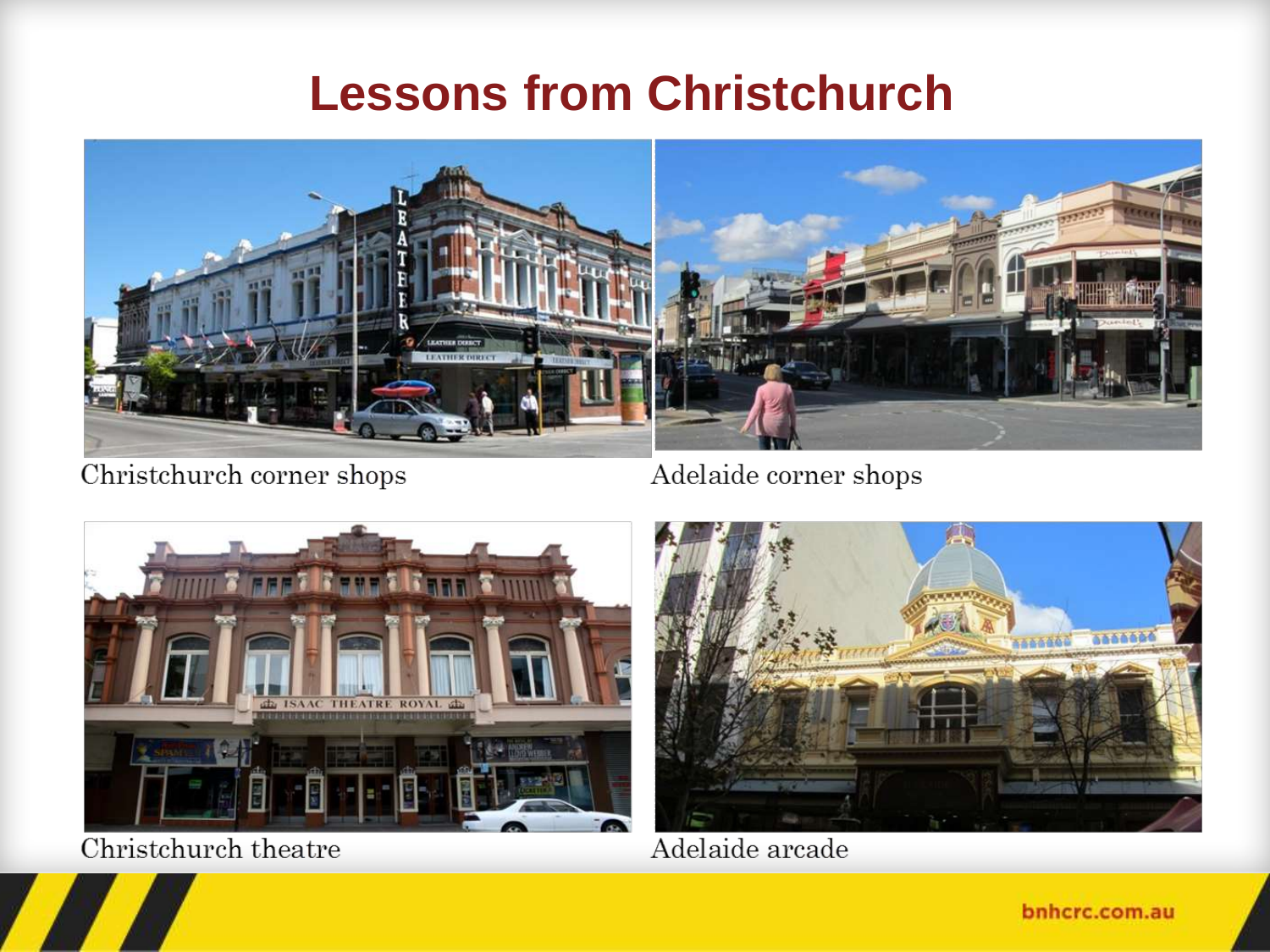Out-of-plane wall bending failures in Christchurch (42 fatalities in URM buildings)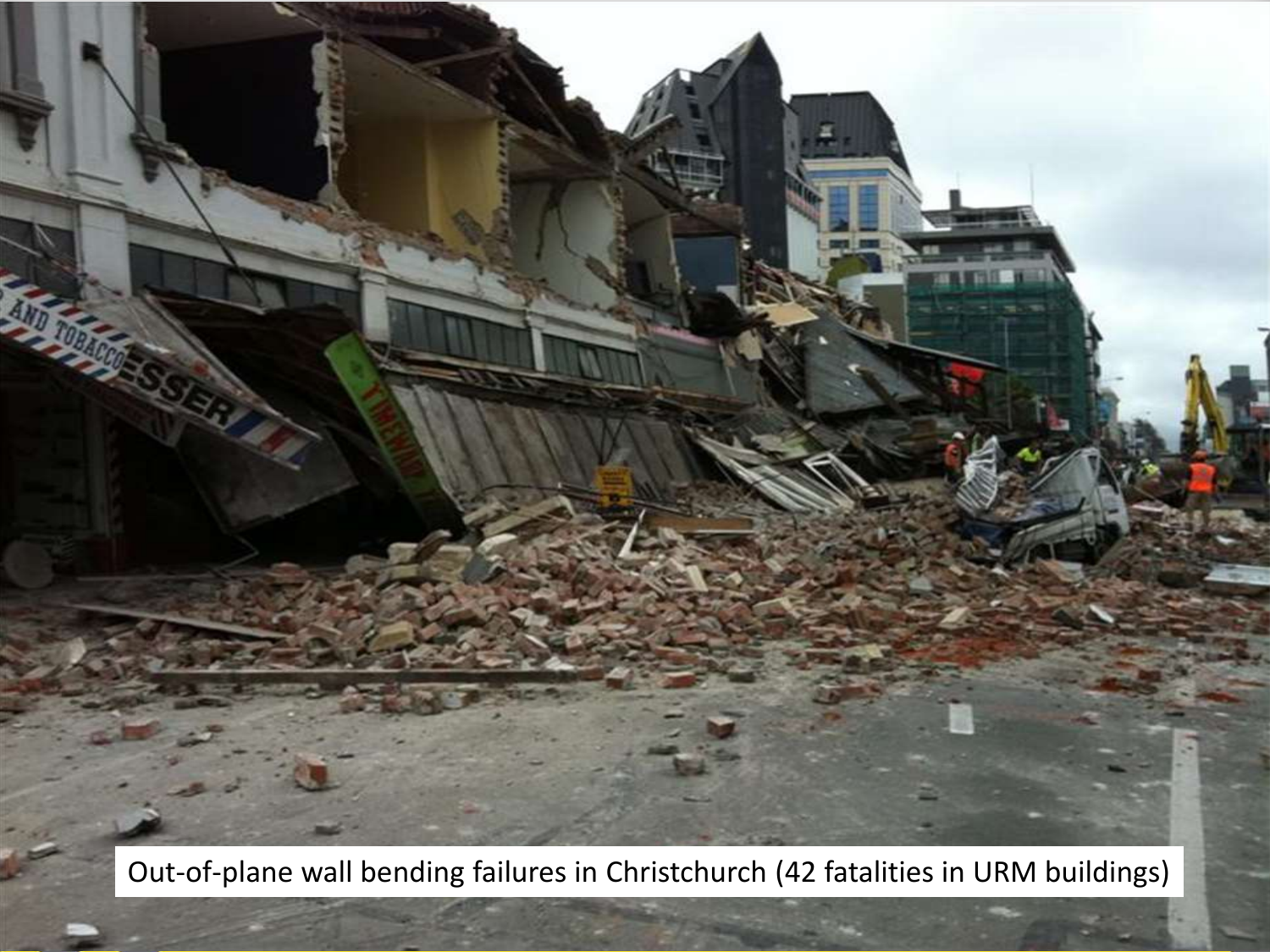

### **PGC – 18 fatalities**



### **CTV – 115 fatalities**

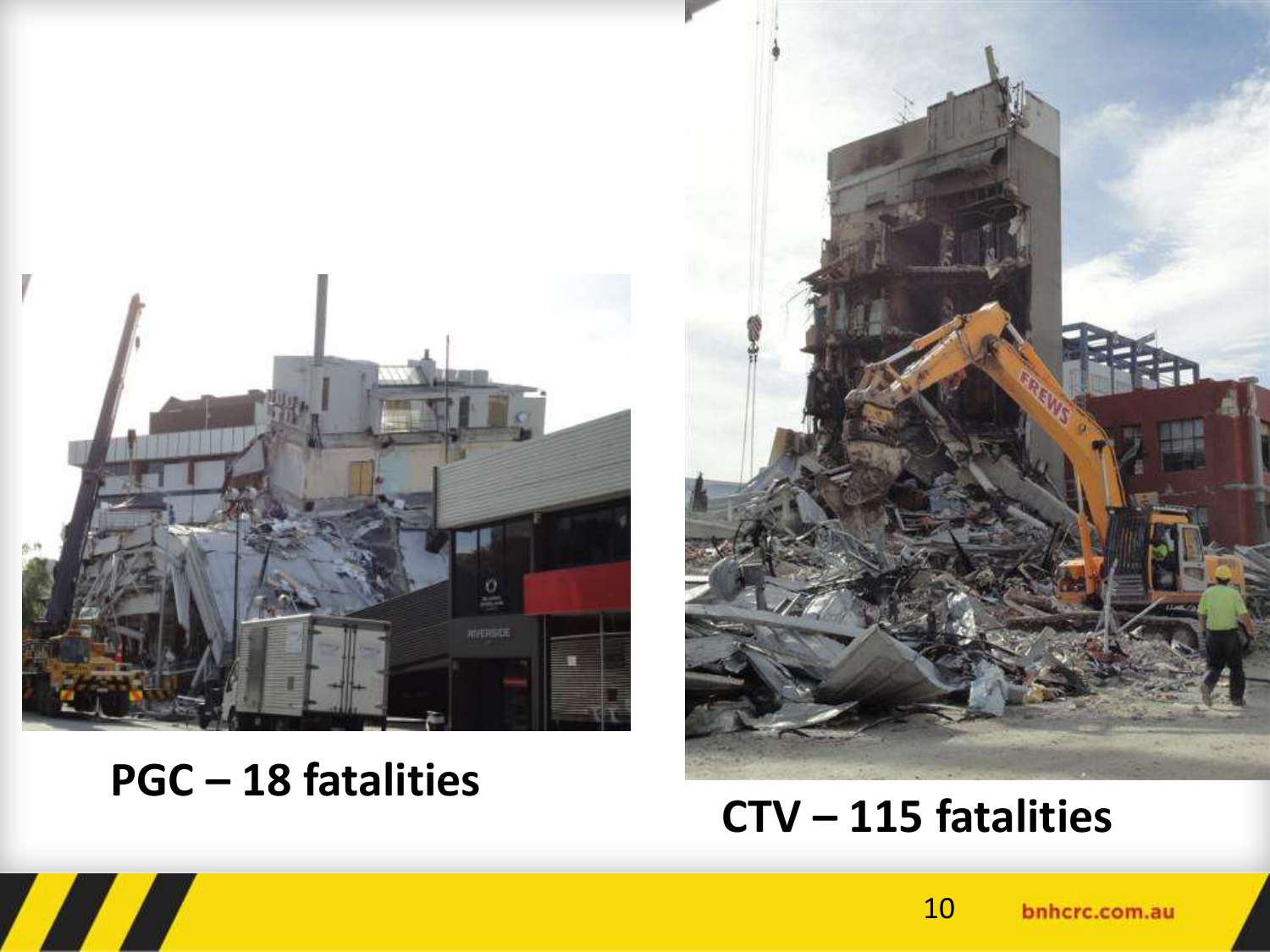#### **DAMAGE LEVELS FOR DIFFERENT LEVELS OF RETROFIT**



bnhcrc.com.au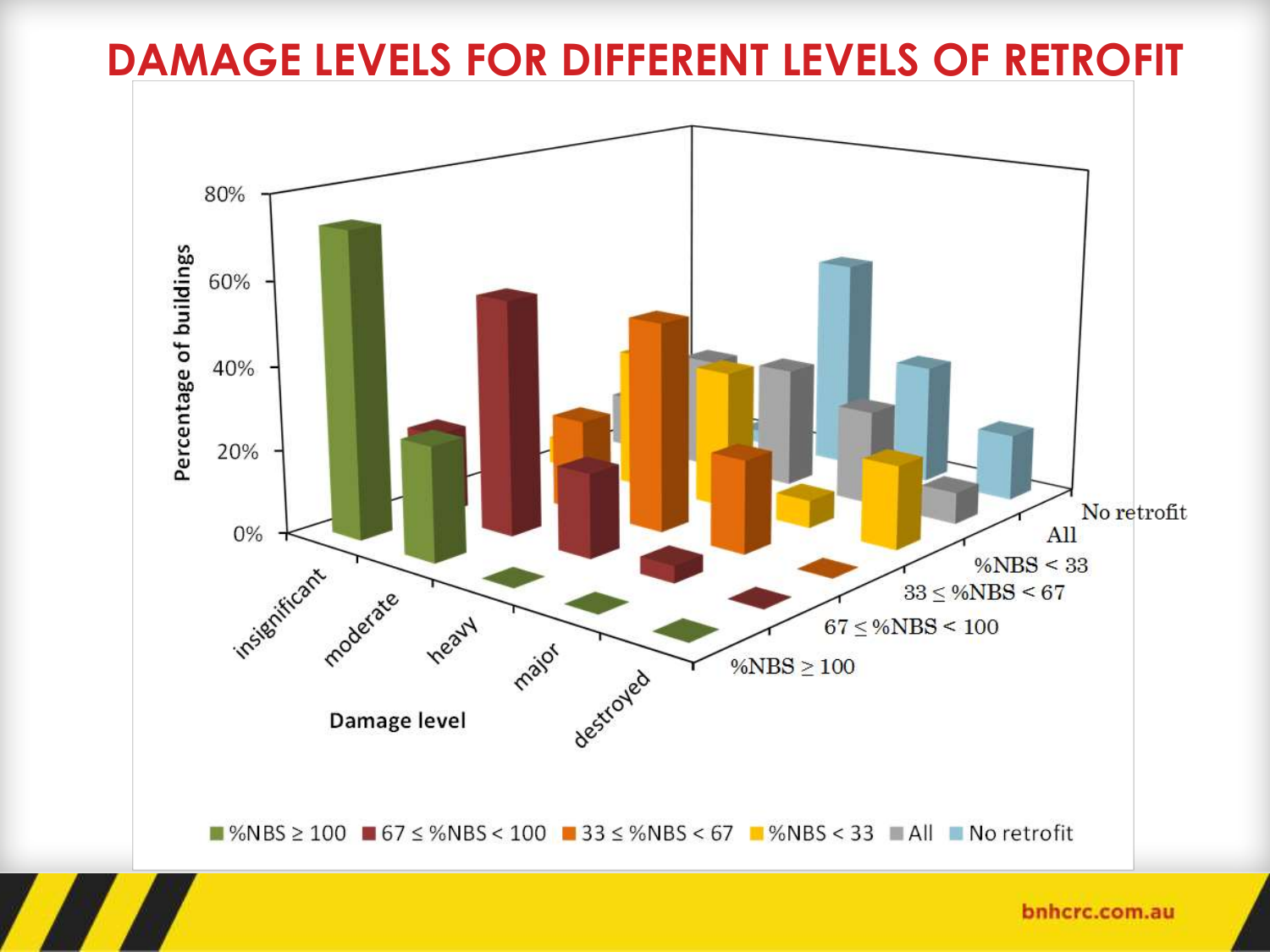# **KEY ACTIVITIES FOR THE PERIOD**

#### Post-docs (1.2 FTE) appointed:

Dr Wade Lucas at Adelaide and Dr Elisa Lumantarna at Melbourne/Swinburne

#### Five PhD students (1 CRC supported) working on topics directly related to CRC:

- 2 students on seismic vulnerability of reinforced concrete structures;
- 1 student on seismic performance of transfer structures;
- 1 student on improved seismic assessment for URM buildings; and
- 1 student on quantifying soil site amplification characteristics.

#### Seismic Vulnerability of Australian Buildings:

Geoscience Australia researchers have produced first cut of ratings for the seismic vulnerability classifications for Australian buildings.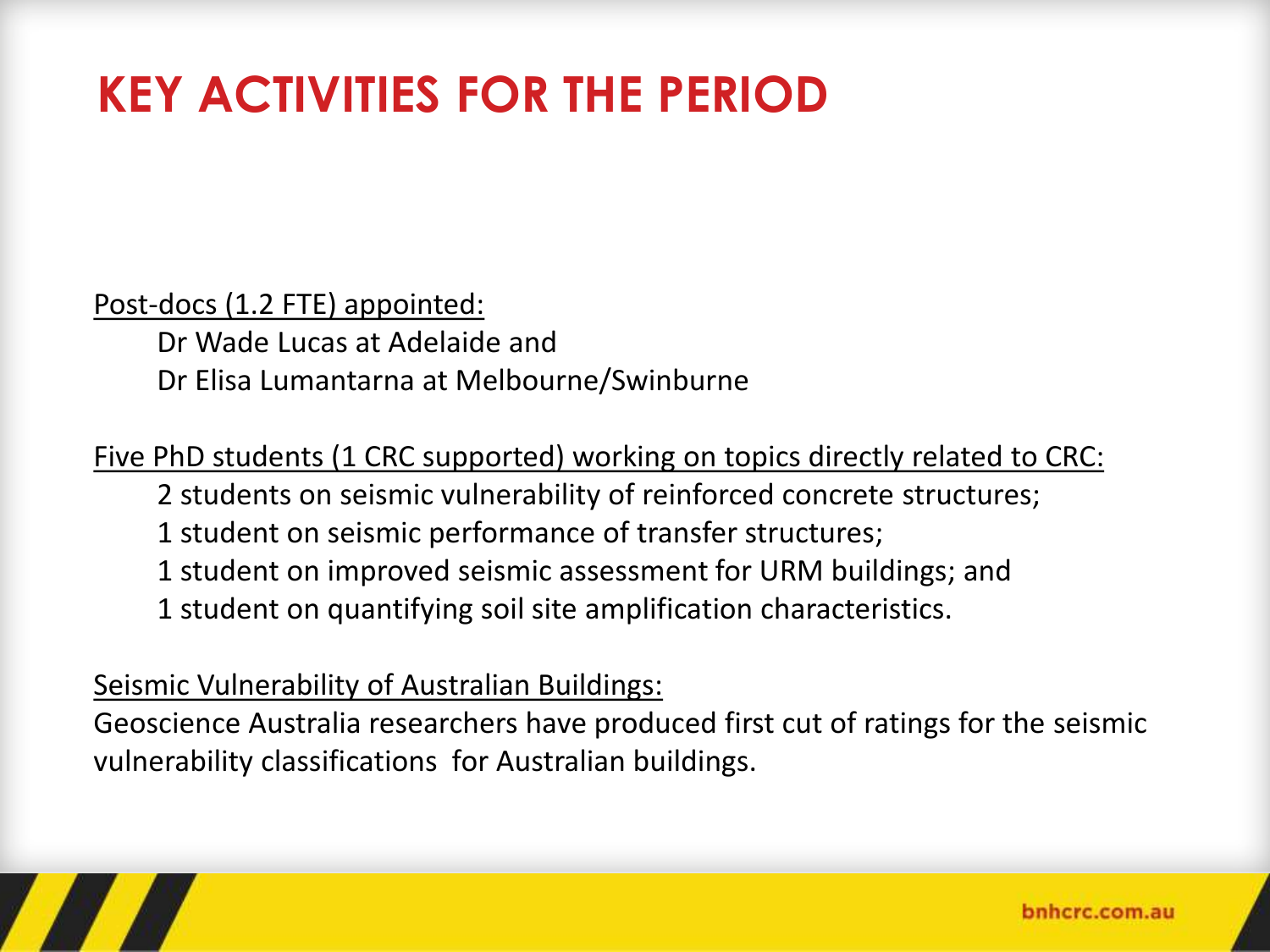# **Damage & Economic Loss Modelling**

- *1. Rank Vulnerability of Common Construction Types*
- *2. Estimate Structural Drift for Various Magnitude Events*
- *3. Develop Damage-Drift Relationships to Estimate Building Damage*
- *4. Develop Cost-Damage Relationships to Estimate Economic Impact\* of Natural Hazard*
- *costs to include fatalities & injuries, business interruption at a precinct level*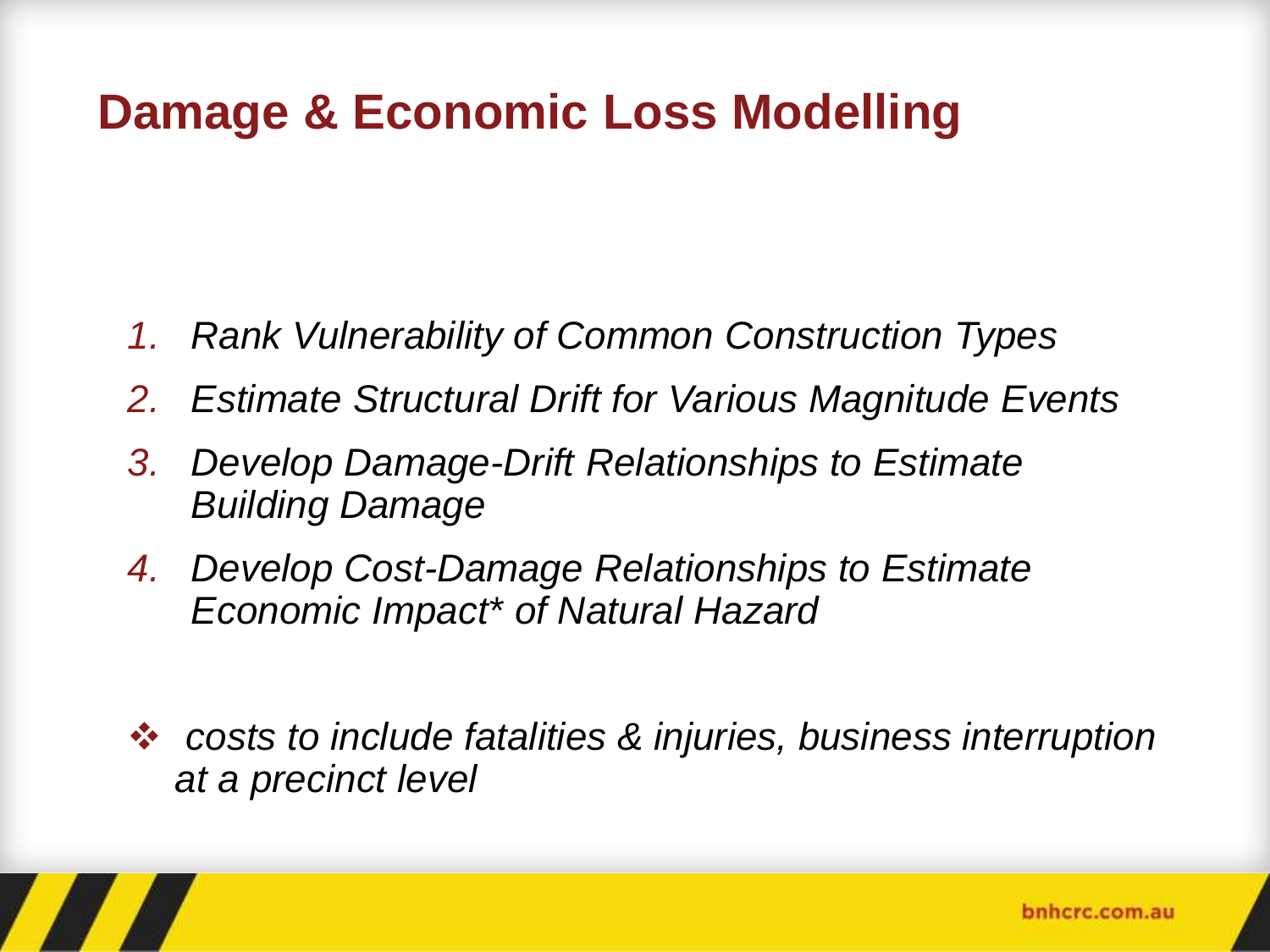# **New/Improved Retrofit Options**

- *1. Rank Vulnerability of Common Construction Types*
- *2. Identify Failure Modes of High Risk Construction Types under Seismic Loading*
- *3. Identify Available Retrofit Techniques for High Risk Construction Types*
- *4. Use Christchurch Data to Identify Successful Retrofitting Techniques*
- *5. Use Christchurch Data to Identify Unsuccessful Retrofitting Techniques and Investigate Possible Improvements*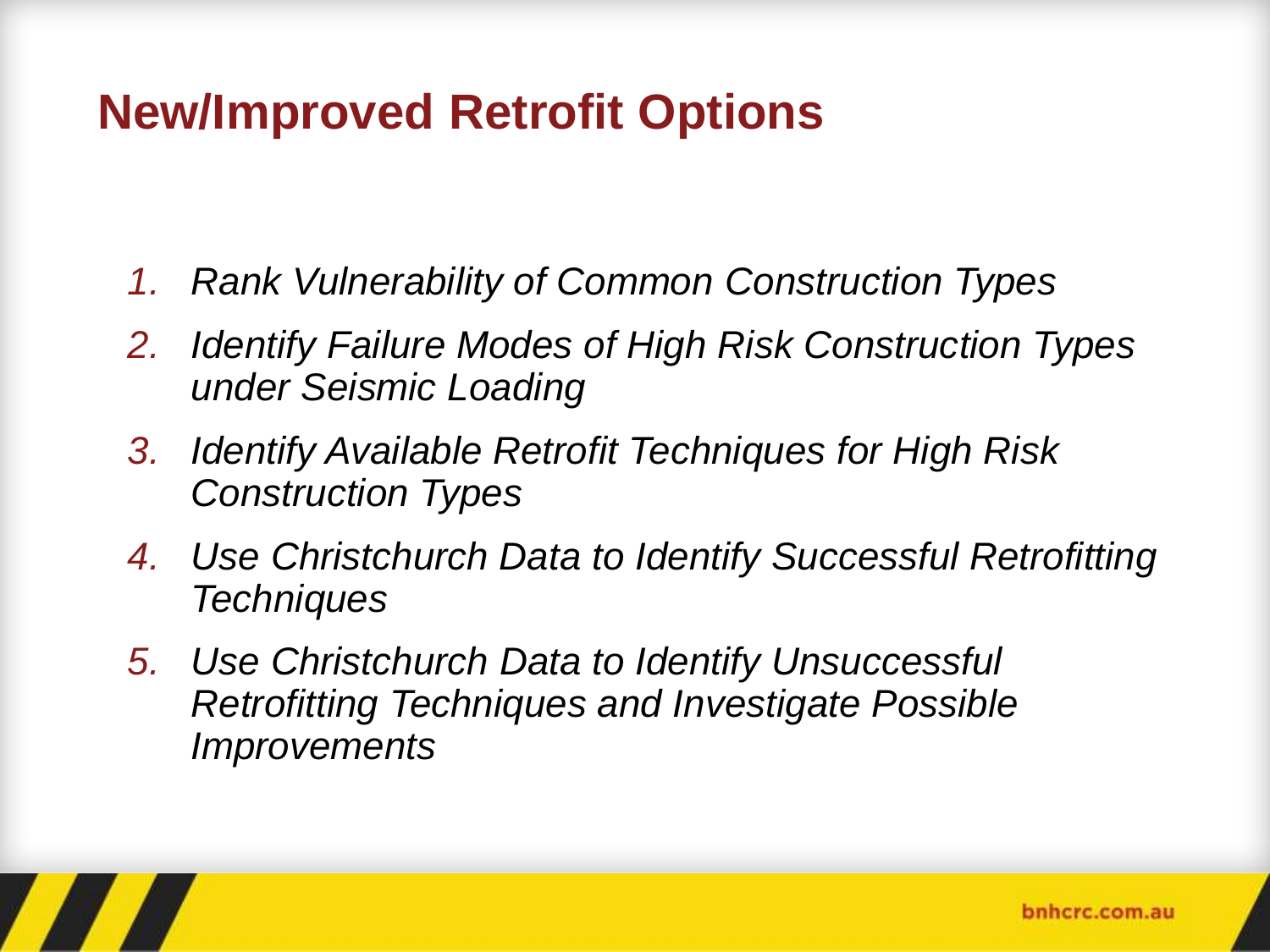## **Experimental Planning**

*1. Unreinforced Masonry Subjected to Out-of-Plane Bending*

*2. Non-Ductile Reinforced Concrete Frames*

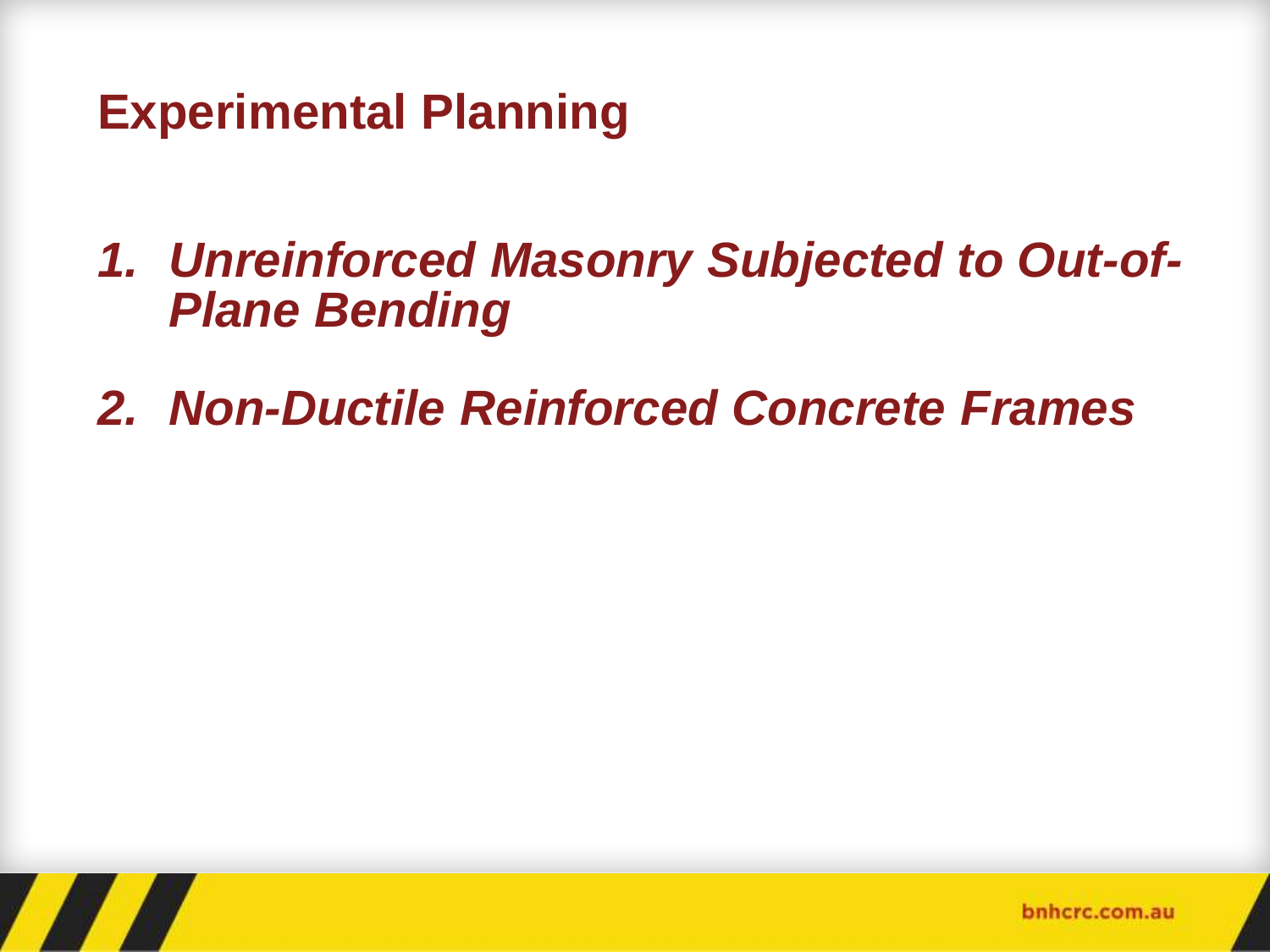# **Closing Remarks**

- Have met all deliverables to date
- Most of the project team researchers attended the 2014 Australian Earthquake Engineering Conference in late November during which time we held informal project meetings in parallel with that conference.
- The Draft plans for further CRC project work were further fleshed out at that time. We now need feedback from end users.